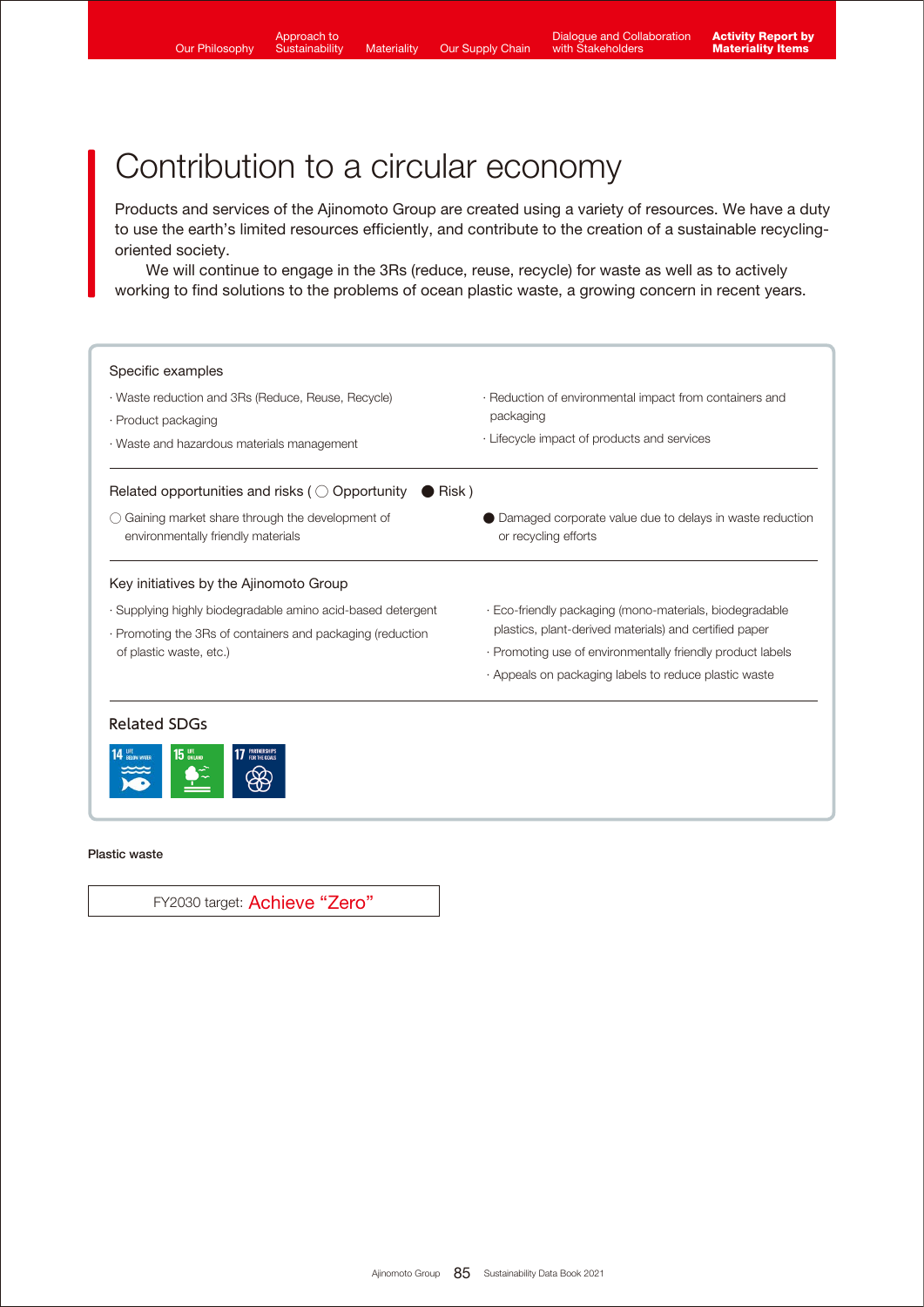#### Performance

GRI306-1 GRI306-2 [> P68](https://www.ajinomoto.com/sustainability/pdf/2021/SDB2021en_ems.pdf)

# Reduction of waste across product **lifecycles**

The Ajinomoto Group strives to minimize the waste of limited resources, implementing initiatives to reduce waste. We are committed to the effective use of any waste that is produced, aiming to recover 99% or more of any waste arising from our business activities.

 We seek to improve amino acid production efficiency by recovering by-products as resources and introducing new technologies. We are also engaged in a range of efforts in food production, including improving the precision of sales forecasts and conducting fine-tuned procurement. In this way, we minimize wasted raw materials and the amount of packaging materials used.

 Our final waste disposal (emissions) distribution volume for the Group in fiscal 2020 was as shown below. As a whole, generation of waste decreased to approximately 1,870 kilo tons (81.8%) compared to the previous year, partially due to reduced production (96.4% of previous year) as a result of the spread of COVID-19. Through our resource conservation efforts, we maintained final waste disposal of around 1% (23,434 tons) of waste generated. The United States, Thailand, Brazil, Japan, and France accounted for about 95% of total final waste.

#### Total final waste disposal volumes by area<sup>[1]</sup> (Fiscal 2020)



[1] Turkey is included in Asia/Africa.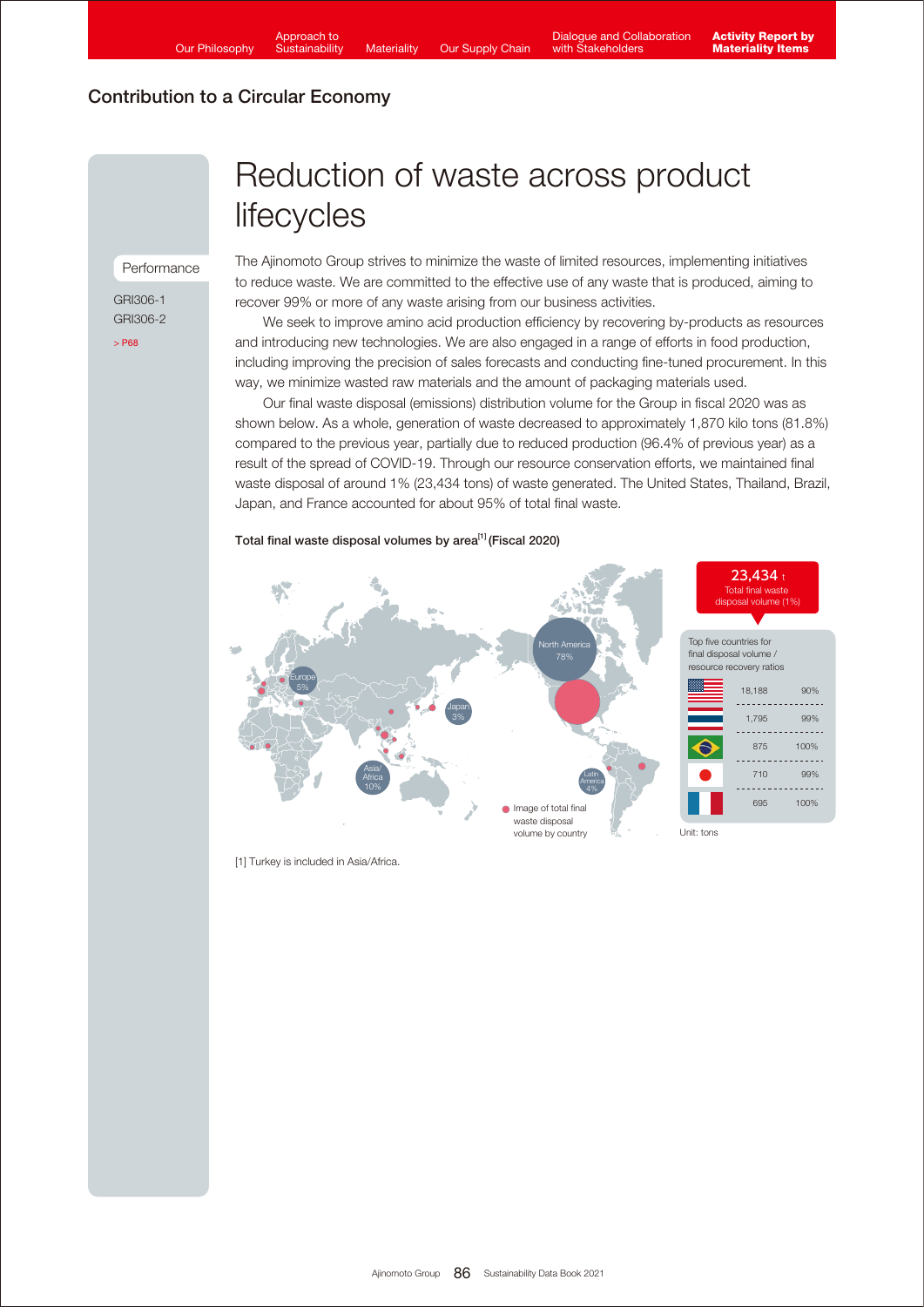GRI301-3 GRI306-3 GRI306-4 GRI306-5

# Contribution to a Circular Economy

| FY2016                                                         |              | FY2017       | FY2018    | FY2019    | FY2020    |  |
|----------------------------------------------------------------|--------------|--------------|-----------|-----------|-----------|--|
| Hazardous waste (waste acid, waste alkali, waste oil, cinder): |              |              |           |           |           |  |
| Generated                                                      | 59,217       | 59,162       | 69,991    | 83,834    | 81,216    |  |
| Recycled                                                       | 58,890       | 58,862       | 68,422    | 83,429    | 80,892    |  |
| Incinerated                                                    | 54           | 24           | 40        | 60        | 38        |  |
| Landfills                                                      | 274          | 276          | 1,529     | 345       | 286       |  |
| Non-hazardous waste:                                           |              |              |           |           |           |  |
| By-products                                                    |              |              |           |           |           |  |
| Generated                                                      | 2,337,284    | 2,395,249    | 2,194,566 | 2,021,002 | 1,615,808 |  |
| Composted                                                      | 2,335,451    | 2,394,976    | 2,194,470 | 2,020,885 | 1,615,713 |  |
| Incinerated                                                    | $\mathbf{0}$ | $\mathbf{0}$ | $\circ$   | 0         | $\circ$   |  |
| Landfills                                                      | 1,832        | 273          | 96        | 117       | 95        |  |
| Other                                                          |              |              |           |           |           |  |
| Generated                                                      | 178,861      | 178,989      | 174,651   | 181,246   | 173,310   |  |
| Recycled                                                       | 163,414      | 161,455      | 153,388   | 156,432   | 150,295   |  |
| Incinerated                                                    | 3,021        | 2,066        | 2,821     | 2,121     | 1,784     |  |
| Landfills                                                      | 12,426       | 15,467       | 18,442    | 22,693    | 21,231    |  |
| Total generated                                                | 2,575,361    | 2,633,400    | 2,439,208 | 2,286,082 | 1,870,334 |  |
| <b>Total recycled</b>                                          | 2,557,755    | 2,615,293    | 2,416,280 | 2,260,745 | 1,846,900 |  |
| <b>Total waste</b>                                             | 17,606       | 18,107       | 22,928    | 25,337    | 23,434    |  |
| Resource recovery<br>ratio                                     | 99.3%        | 99.3%        | 99.1%     | 98.9%     | 98.7%     |  |

#### Volume of waste and by-products and resource recovery ratio

## Container and packaging design for the environment

Approach

GRI301-DMA

The Ajinomoto Group engages in environmentally friendly container and packaging design in accordance with ISO 18600 series and JIS Z 0130. We pursue the 3Rs by minimizing the amount of packaging material to the extent such does not interfere with original function considering how to easily separate and sort our packaging by material for recycling. We select and develop optimal containers and packaging, engaging in environmentally friendly design tailored to the different characteristics and shapes of our products. Containers and packaging include everything from plastic, pouches to trays, bottles, glass bottles, PET bottles, paper boxes, and exterior packaging (cardboard boxes). The Group also strives to reduce the amount of food loss and waste generated by extending "best-before" dates through the use of containers and packaging that better maintain product freshness. Our efforts here include adopting single-serve packaging that leaves no food waste.

#### **Environmental assessments of containers and packaging**

Before releasing new or revised products, the Ajinomoto Group conducts an environmental assessment based on a checklist. We use this assessment to confirm compliance with productspecific regulations and compatibility with Group environmental targets (Table 1 on the next page). In addition, Ajinomoto Co., Inc. assesses the details of product revisions using a points-based Eco-Index for Containers and Packaging (Table 2 on the next page).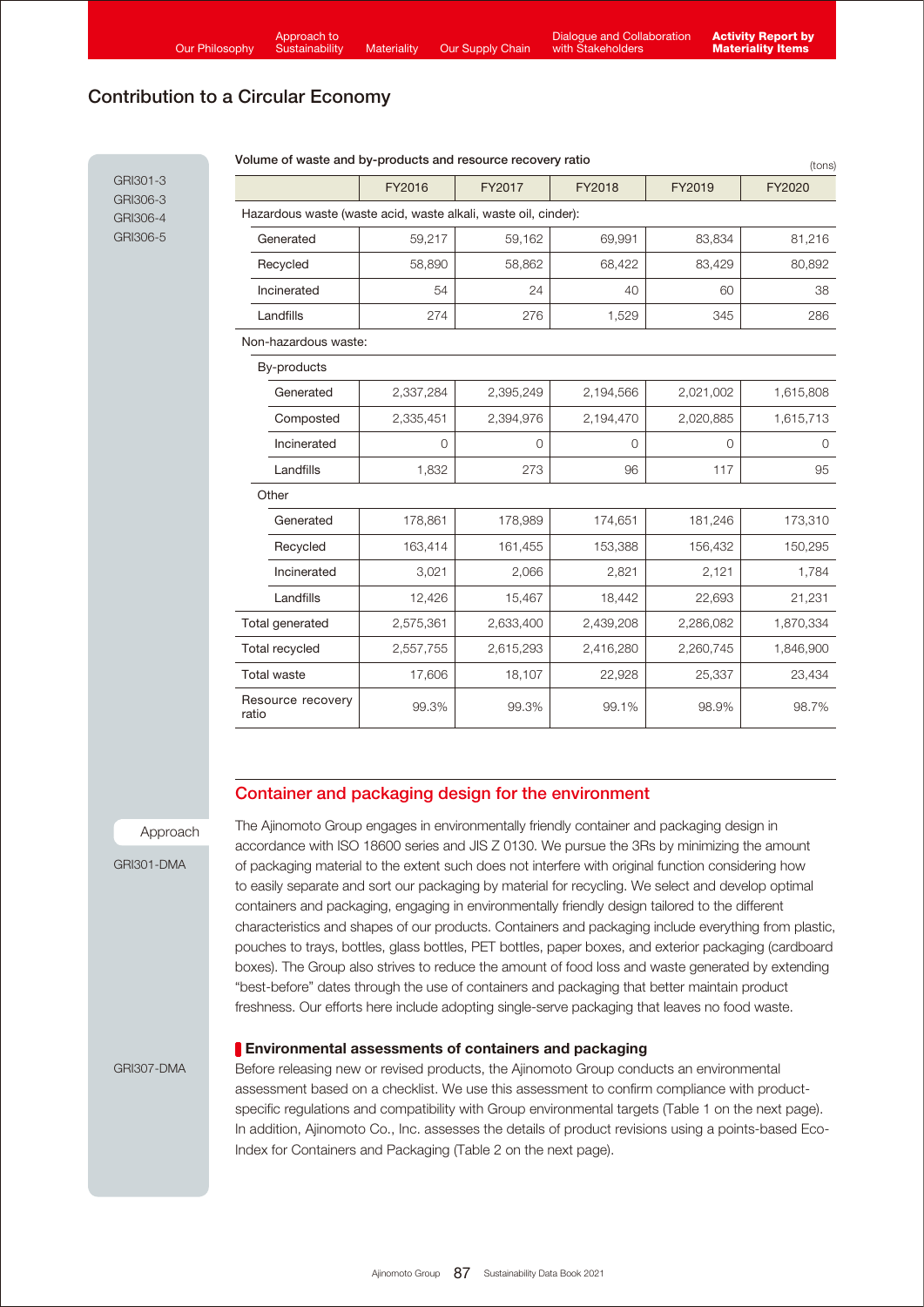#### Table 1: Environmental assessment checklist

|                          | <b>Objective</b>                             | <b>Checklist Item</b>                                      |  |  |  |  |  |
|--------------------------|----------------------------------------------|------------------------------------------------------------|--|--|--|--|--|
|                          | Waste 3Rs                                    | Compliance with environmental laws and regulations         |  |  |  |  |  |
| Compliance               | Food loss and waste reduction                | Prevention of product degradation and damage               |  |  |  |  |  |
|                          | <b>Risk</b>                                  | Prevention of usage of potentially hazardous materials     |  |  |  |  |  |
|                          | Waste 3Rs                                    | Use of packaging materials compatible with the 3Rs         |  |  |  |  |  |
| Compatibility            | Sustainable procurement                      | Use of sustainable packaging material(s)                   |  |  |  |  |  |
| with Group               | Food loss and waste reduction                | Use of packaging materials that reduce food loss and waste |  |  |  |  |  |
| environmental<br>targets | GHG emissions reduction                      | Improved loading efficiency in transport                   |  |  |  |  |  |
|                          | Foster consumer awareness of green<br>living | Display of environmental labels                            |  |  |  |  |  |

#### Table 2: Eco-Index for containers and packaging

| <b>Objective</b>                         | Assessment item (example)                       | Assessment standard (example)                  | <b>Points</b> |
|------------------------------------------|-------------------------------------------------|------------------------------------------------|---------------|
|                                          | Plastic container/packaging weight<br>reduction | At least 450 kg reduced per year               | 2             |
| Waste 3Rs                                | Space per packaging volume                      | < 15%                                          |               |
|                                          | Compatibility with recycling systems            | Easily recyclable materials used in all areas  |               |
| GHG emissions                            | LC-CO <sub>2</sub> emissions reduction          | Reduction compared to previous product version |               |
| reduction                                | Transport efficiency                            | Loading efficiency $\geq$ 80%                  |               |
| Sustainable<br>procurement               | Use of eco-friendly materials                   | Use of forest-certified paper                  |               |
| Consumer<br>awareness of<br>green living | Environmental labeling                          | Display of the Aji-na Eco mark                 |               |
| Food loss and<br>waste reduction         | Food loss and waste reduction                   | Extension of shelf life                        |               |
|                                          |                                                 | Adoption of single-serve packaging             |               |

## The recycling of containers and packaging waste in Japan

#### Performance

GRI301-3

Under the Containers and Packaging Recycling Act in Japan, the recycling of containers and packaging waste from households is consigned to the Japan Containers and Packaging Recycling Association. In fiscal 2019, Ajinomoto Co., Inc., Ajinomoto Frozen Foods Co., Inc., and Ajinomoto AGF, Inc. used a combined 33.0 kilo tons of containers and packaging subject recycling requirements, down to 98% compared with the previous fiscal year. Based on this usage, recycling implementation fee payments for fiscal 2021 amounted to 432.3 million yen, 108% compared with the previous fiscal year. Although the usage volume of paper and plastics usages increased, at 102% and 104% of previous fiscal year levels, respectively, usage of PET bottle decreased, and overall usage decreased. However, per-unit recycling contract costs increased, leading to higher payment amounts in fiscal 2021.

#### Amount of used household product containers and packaging and recycling implementation fees

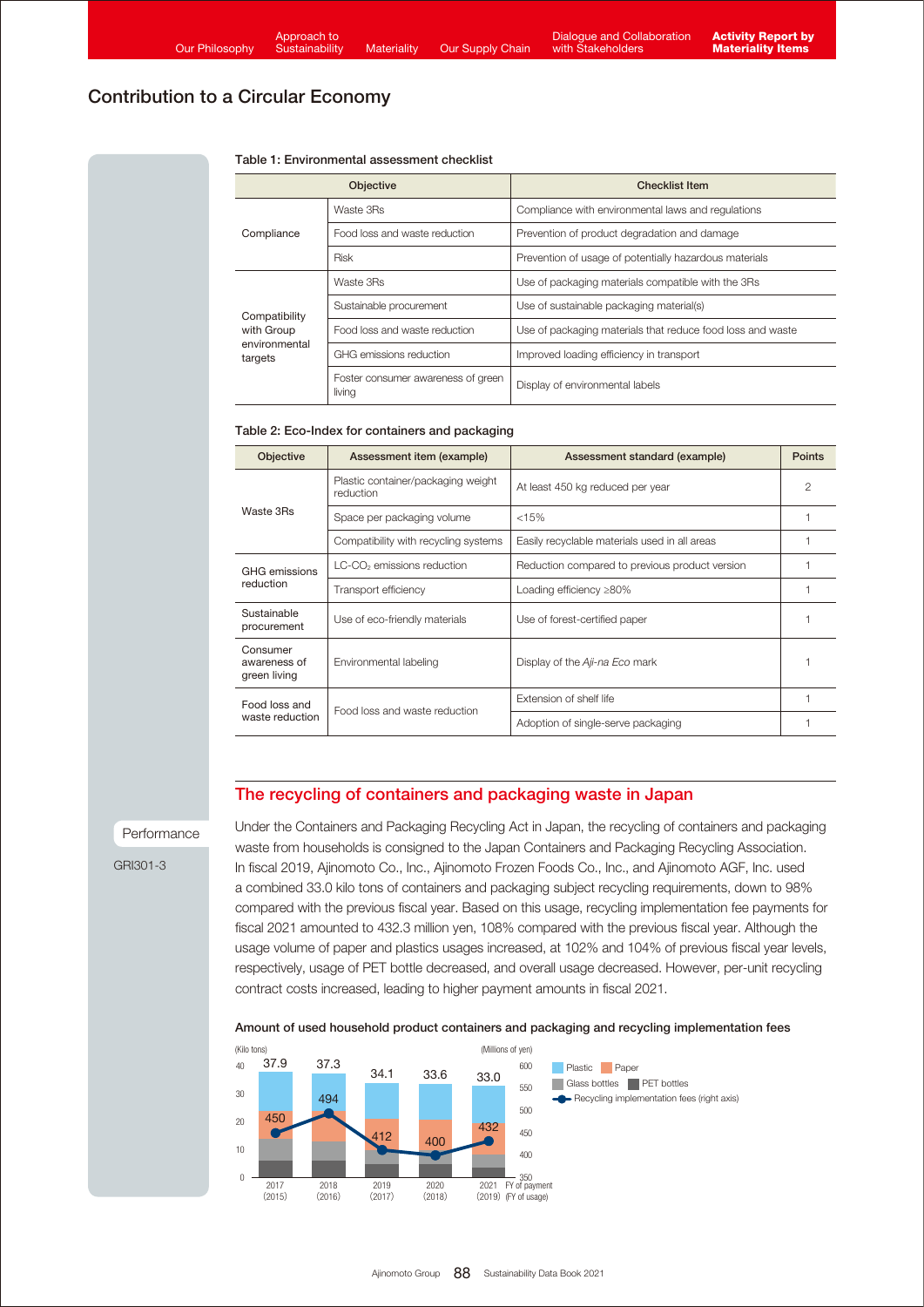## Reducing plastic waste

Approach

GRI306-1 GRI306-2

[> Integrated Report](https://www.ajinomoto.co.jp/company/en/ir/library/annual/main/08/teaserItems1/00/linkList/0/link/Integrated%20Report%202021_E_A4.pdf#page=34)  2021 P33-34

In recent years, the problem of marine plastics have become a pressing global issue. The Ajinomoto Group set a goal to reduce plastic waste to zero by fiscal 2030. This means that we intend to eliminate all plastics released to the environment that are not used effectively. Through our Groupwide project launched in March 2020, we are working strategically toward the following goals.

## Goals for fiscal 2030

- Choose to use plastics in the minimum quantity and purpose required for safety and quality (reduce)
- Switch to using only plastic packaging made of mono-material or recyclable products (recycle)
- Support and contribute to measures for social implementation of collection, sorting, and recycling in countries and regions where our products are manufactured and sold

Under our plan to achieve zero plastic waste, we intend to complete reductions by fiscal 2025 through progress in technology development for conversion to mono-material packaging. We intend to complete our conversion to recyclable materials by fiscal 2030. After confirming barrier property requirements for each product, we will implement new technologies for packaging materials that use aluminum foil currently, starting from those with a relatively low required barrier.

| Stage 1: Reduce (e.g., thinner packaging, switching to paper) |                                                    |             |                             |                                         |  |  |  | $\star$ : Established technology |  |  |      |  |
|---------------------------------------------------------------|----------------------------------------------------|-------------|-----------------------------|-----------------------------------------|--|--|--|----------------------------------|--|--|------|--|
| Area                                                          | <b>Details</b>                                     | FY2020 2021 |                             | 2022 2023 2024 2025 2026 2027 2028 2029 |  |  |  |                                  |  |  | 2030 |  |
| Japan                                                         | Elimination/reduction<br>of secondary<br>packaging |             |                             | From adoption to<br>completion          |  |  |  |                                  |  |  |      |  |
| Japan                                                         | Thinner packaging                                  |             | From adoption to completion |                                         |  |  |  |                                  |  |  |      |  |
| Overseas                                                      | Switching to paper                                 |             | л                           | From adoption to<br>completion          |  |  |  |                                  |  |  |      |  |

## Stage 2: Recycle (mono-materials)

Roadmap to achieving zero plastic waste

| Area                                                       | <b>Details</b>                         | FY2020 |                             | 2021   2022   2023   2024   2025   2026   2027 |                             |  |                                     |  |  | $2028$ 2029 |  | 2030 |
|------------------------------------------------------------|----------------------------------------|--------|-----------------------------|------------------------------------------------|-----------------------------|--|-------------------------------------|--|--|-------------|--|------|
| Japan                                                      | Non-barrier items                      |        | From adoption to completion |                                                |                             |  |                                     |  |  |             |  |      |
| Japan                                                      | Barrier items<br>(moderate properties) |        |                             | ★                                              | From adoption to completion |  |                                     |  |  |             |  |      |
| Japan                                                      | Barrier items<br>(high properties)     |        |                             |                                                |                             |  | From adoption to completion         |  |  |             |  |      |
| Overseas                                                   | Barrier items<br>(high properties)     |        |                             |                                                |                             |  | From adoption to<br>★<br>completion |  |  |             |  |      |
| Confirm necessary barrier properties<br>Lateral deployment |                                        |        |                             |                                                |                             |  |                                     |  |  |             |  |      |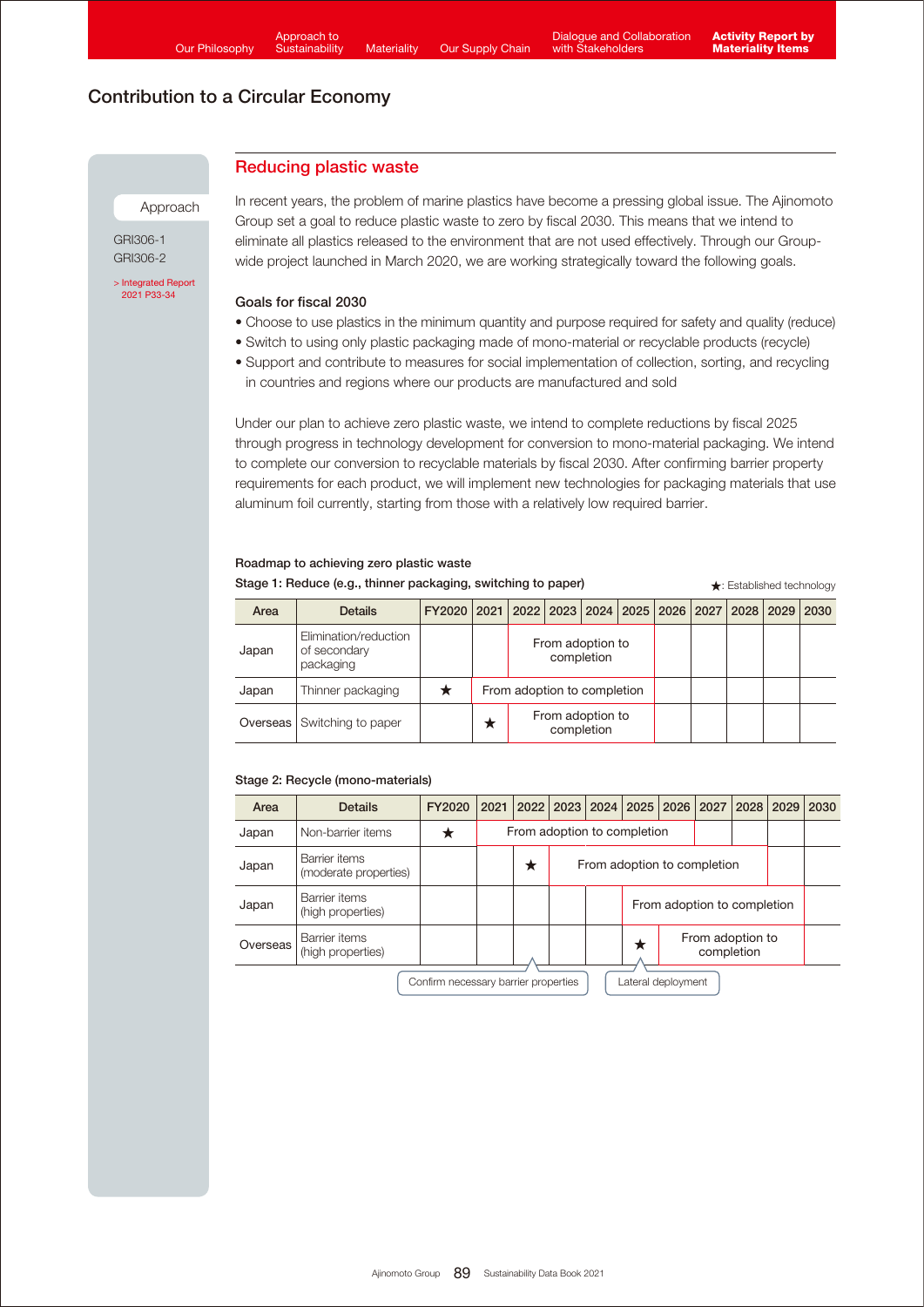

The total amount of plastic used by the Group was 69 kilo tons, down one ton year on year (estimated), with the five top countries Japan, Indonesia, Thailand, Brazil and Vietnam making up 79% of the total. Of these 69 kilo tons, more than 90% were used in product packaging materials. In addition, we are already making progress toward converting approximately 30 kilotons of this volume to mono-materials or paper. In fiscal 2020, we began developing technology for conversion to mono-material packaging and reuse efforts for the remaining approximately 40 kilotons. Further, we are pursuing the goal of contributing to recycling systems in various nations. Here, we conducted surveys for the top 17 countries comprising approximately 90% of Group-wide plastic use regarding the state of recycling efforts, among other topics.

 Going forward, we will explore possible topics further for technology development and possible contributions to building mechanisms in various countries.

## **Cases of environmentally friendly container and packaging design**

Ajinomoto Co., Inc.

Performance

- As of January 2021, we reduced packaging thickness for the Japanese flavor seasoning *HON-DASHI*® 8 g packet, simultaneously switching to paper labels. As a result, the amount of plastic used has been reduced by 40 tons per year.
- Ajinomoto AGF, Inc.
- In August 2020, we made adjustments to all of the mainstay *Blendy*<sup>®</sup> brand beverage products. In addition to reformulating the content of our small packs (7-stick and 10-stick packs), we changed the stick packaging material specifications. These efforts reduced the amount of plastic used by approximately 25 tons per year (equivalent to reducing approximately 350 tons of CO<sub>2</sub> emission derived from packaging materials).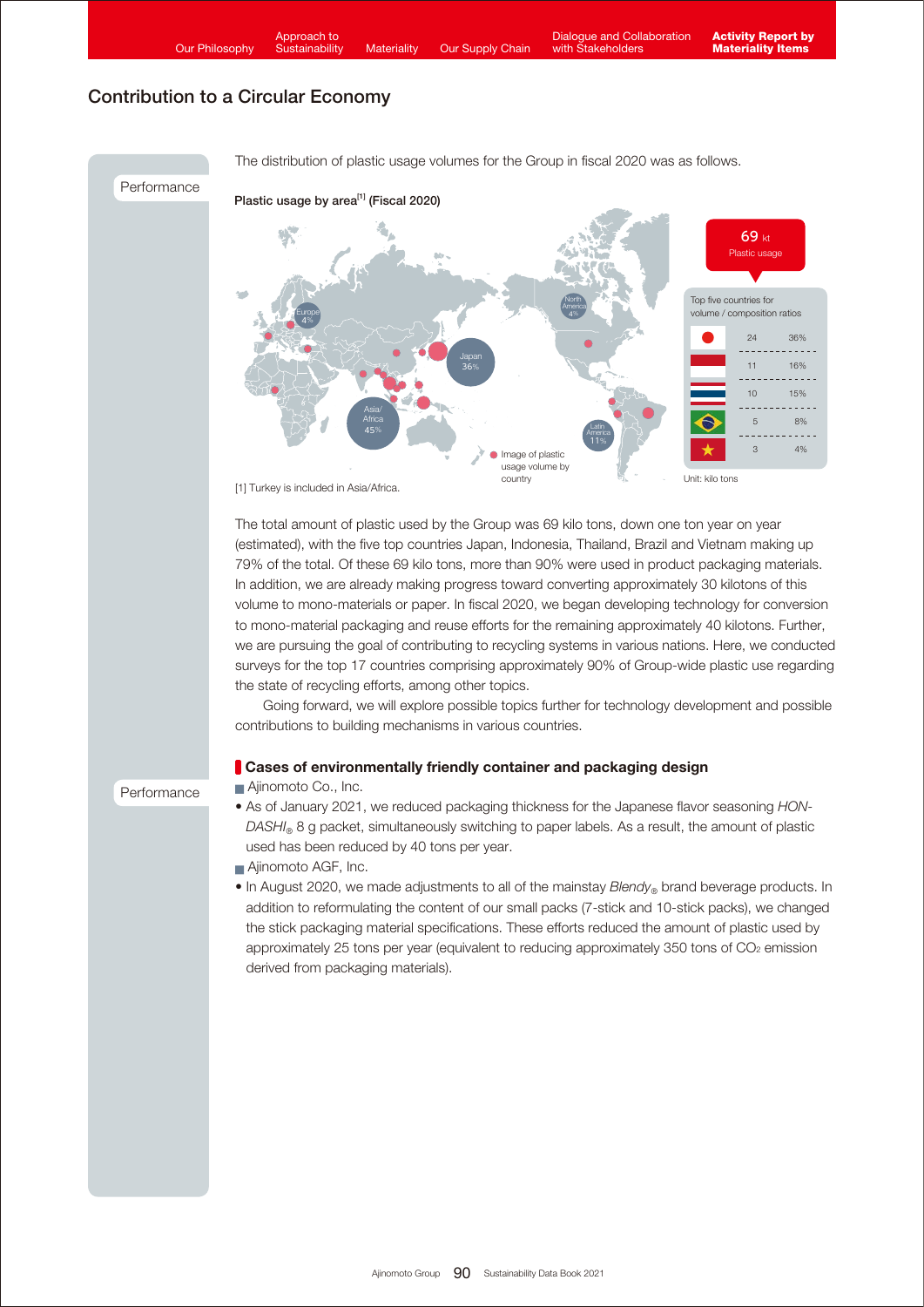

(Japanese only)

### Cooperation with outside organizations

[1] The Japan Clean Ocean Material Alliance The Ajinomoto Group conducts activities to encourage consumer awareness of the 3Rs through collaboration with packaging recycling organizations and government-related groups in Japan. As part of our efforts to reduce plastic waste, we participate as a founding member in CLOMA $^{[1]}$ , a platform for accelerating innovation by strengthening cross-industry cooperation across a wide range of stakeholders. We are active in secretary and sub-committee chair (promotion subcommittee) positions. In addition, we became a corporate partner for Loop, a container collection and reuse enterprise developed by TerraCycle, a U.S.-based startup operating globally in the recycling industry. In August 2021, we started selling seasonings and coffee in exclusive package through Loop for 5,000 households in the Kanto area.



Seasonings and coffee for Loop

## Reducing environmental impact through the supply of highly biodegradable amino acid-based materials

#### Performance

GRI303-1

### Expanding the supply of amino acid-based surfactants

Ajinomoto Co., Inc. has provided amino acid-based personal care ingredients to more than 5,000 companies in 55 countries since the company launched the world's first amino acid-based surfactant, made from glutamic acid, in 1972.

 Amino acid-based surfactants reduce environmental impact due to high biodegradability. These surfactants are also mild on the skin. Growing concern about the global environment in recent years has resulted in a rapidly expanding market for amino acid-based surfactants. We have been expanding our supply system to meet the global demand.

 The Group is constructing a new plant for glutamic acid-derived *Amisoft®* (liquid) in Brazil with aim to launch during fiscal 2021. With the completion of the new plant, we will transfer a portion of production equipment for *Amisoft®* (liquid), which is produced in Japan, to production of the glycine-derived *Amilite*<sup>®</sup> (liquid). We plan to increase the production capacity of *Amisoft*<sup>®</sup> (liquid) by approximately 60%, and approximately 30% for *Amilite*® as a whole.

#### [> Press release](https://www.ajinomoto.com/cms_wp_ajnmt_global/wp-content/uploads/pdf/2021_04_26.pdf)

## Developing alternative to plastic microbead for cosmetic products

In recent years, various countries and regions have introduced regulations to ban or reduce the use of polymer plastics that have a substantial adverse impact on the environment. These regulations either prohibit use or requiring usage reductions. For example, tighter regulations have been imposed on rinse-off personal care products using plastic microbeads. The trend now is to replace these materials with alternatives. However, due in part to the technical difficulty of developing alternatives to plastic microbeads used in skin care and make-up products that retain their feel and user experience, regulations on their use have not yet been enacted in a number of major countries including Japan.

 Under these circumstances, Ajinomoto Co., Inc. succeeded to develop alternative to plastic microbeads that have the same feel and functionality by applying functions of  $Amihope_{\mathcal{O}}$  LL, an amino acid-based personal care ingredient with excellent lubrication properties. The alternative we developed uses only naturally derived raw materials, and is therefore highly biodegradable and offers less impact on the environment. We plan to launch this product in the first half of fiscal 2022.